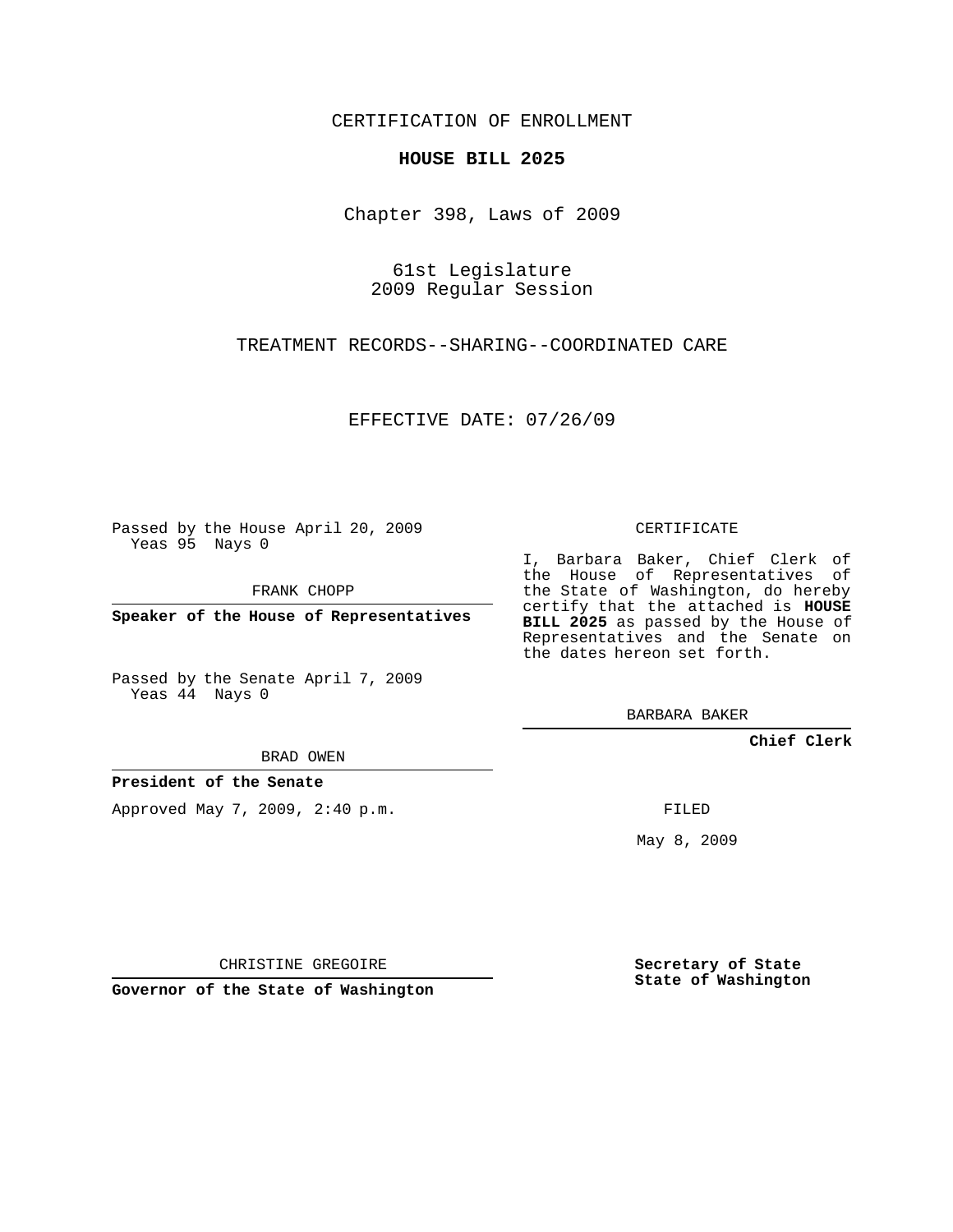## **HOUSE BILL 2025** \_\_\_\_\_\_\_\_\_\_\_\_\_\_\_\_\_\_\_\_\_\_\_\_\_\_\_\_\_\_\_\_\_\_\_\_\_\_\_\_\_\_\_\_\_

\_\_\_\_\_\_\_\_\_\_\_\_\_\_\_\_\_\_\_\_\_\_\_\_\_\_\_\_\_\_\_\_\_\_\_\_\_\_\_\_\_\_\_\_\_

## AS AMENDED BY THE SENATE

Passed Legislature - 2009 Regular Session

**State of Washington 61st Legislature 2009 Regular Session By** Representatives Orwall, Hinkle, Dickerson, Green, Appleton, Driscoll, Morrell, Kagi, Van De Wege, and Kenney

Read first time 02/06/09. Referred to Committee on Human Services.

 AN ACT Relating to sharing of health care information to promote coordination of behavioral and medical care services; and amending RCW 71.05.630.

BE IT ENACTED BY THE LEGISLATURE OF THE STATE OF WASHINGTON:

 **Sec. 1.** RCW 71.05.630 and 2007 c 191 s 1 are each amended to read as follows:

 (1) Except as otherwise provided by law, all treatment records shall remain confidential and may be released only to the persons designated in this section, or to other persons designated in an informed written consent of the patient.

 (2) Treatment records of a person may be released without informed written consent in the following circumstances:

 (a) To a person, organization, or agency as necessary for management or financial audits, or program monitoring and evaluation. Information obtained under this subsection shall remain confidential and may not be used in a manner that discloses the name or other identifying information about the person whose records are being released.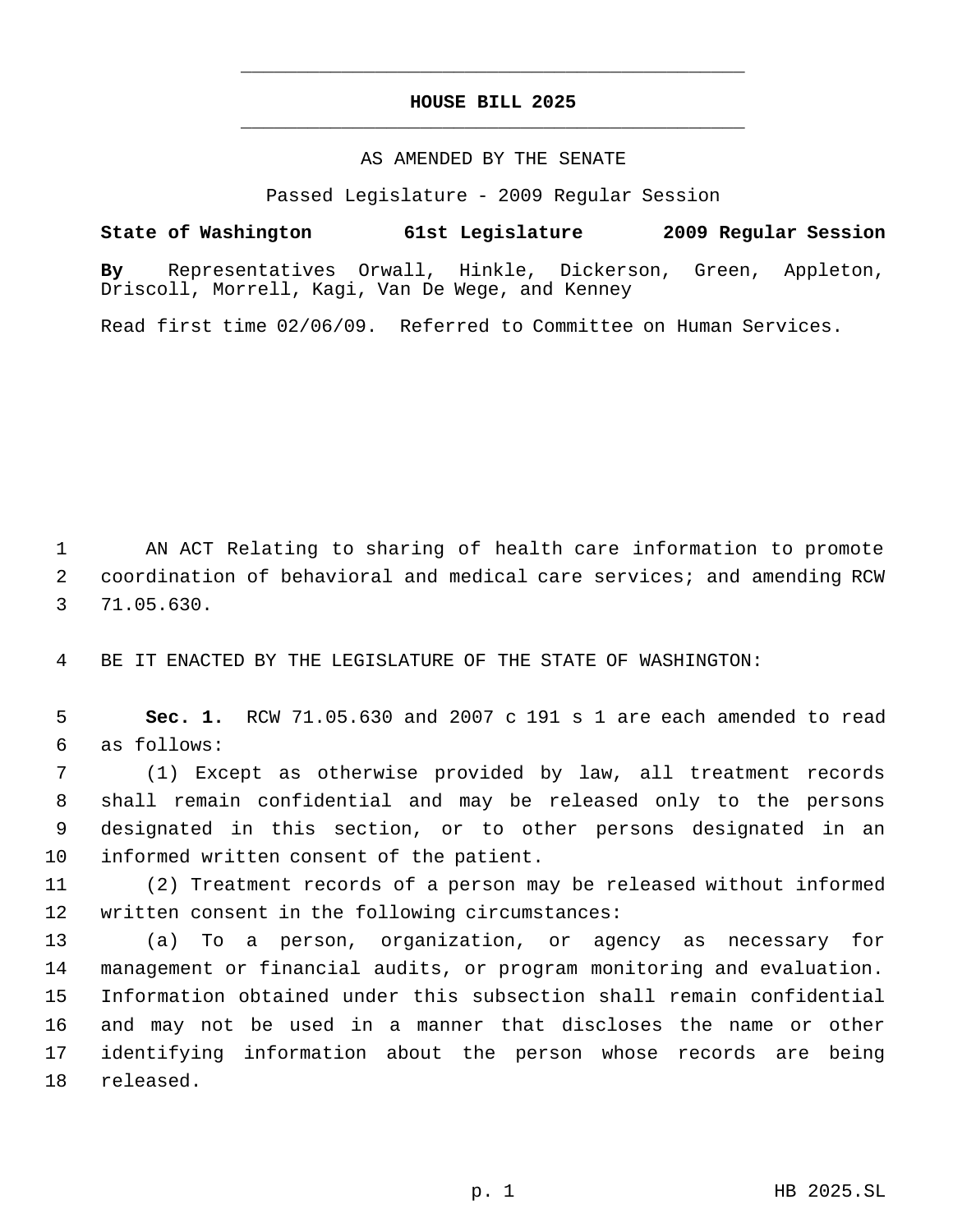(b) To the department, the director of regional support networks, or a qualified staff member designated by the director only when necessary to be used for billing or collection purposes. The information shall remain confidential.

(c) For purposes of research as permitted in chapter 42.48 RCW.

(d) Pursuant to lawful order of a court.

 (e) To qualified staff members of the department, to the director of regional support networks, to resource management services responsible for serving a patient, or to service providers designated by resource management services as necessary to determine the progress and adequacy of treatment and to determine whether the person should be transferred to a less restrictive or more appropriate treatment modality or facility. The information shall remain confidential.

 (f) Within the treatment facility where the patient is receiving treatment, confidential information may be disclosed to persons employed, serving in bona fide training programs, or participating in supervised volunteer programs, at the facility when it is necessary to perform their duties.

 (g) Within the department as necessary to coordinate treatment for mental illness, developmental disabilities, alcoholism, or drug abuse of persons who are under the supervision of the department.

 (h) To a licensed physician who has determined that the life or health of the person is in danger and that treatment without the information contained in the treatment records could be injurious to the patient's health. Disclosure shall be limited to the portions of the records necessary to meet the medical emergency.

27 (i) Consistent with the requirements of the health information 28 portability and accountability act, to a licensed mental health 29 professional, as defined in RCW 71.05.020, or a health care professional licensed under chapter 18.71, 18.71A, 18.57, 18.57A, 18.79, or 18.36A RCW who is providing care to a person, or to whom a person has been referred for evaluation or treatment, to assure 33 coordinated care and treatment of that person. Psychotherapy notes, as 34 defined in 45 C.F.R. Sec. 164.501, may not be released without authorization of the person who is the subject of the request for release of information.

37 (j) To administrative and office support staff designated to obtain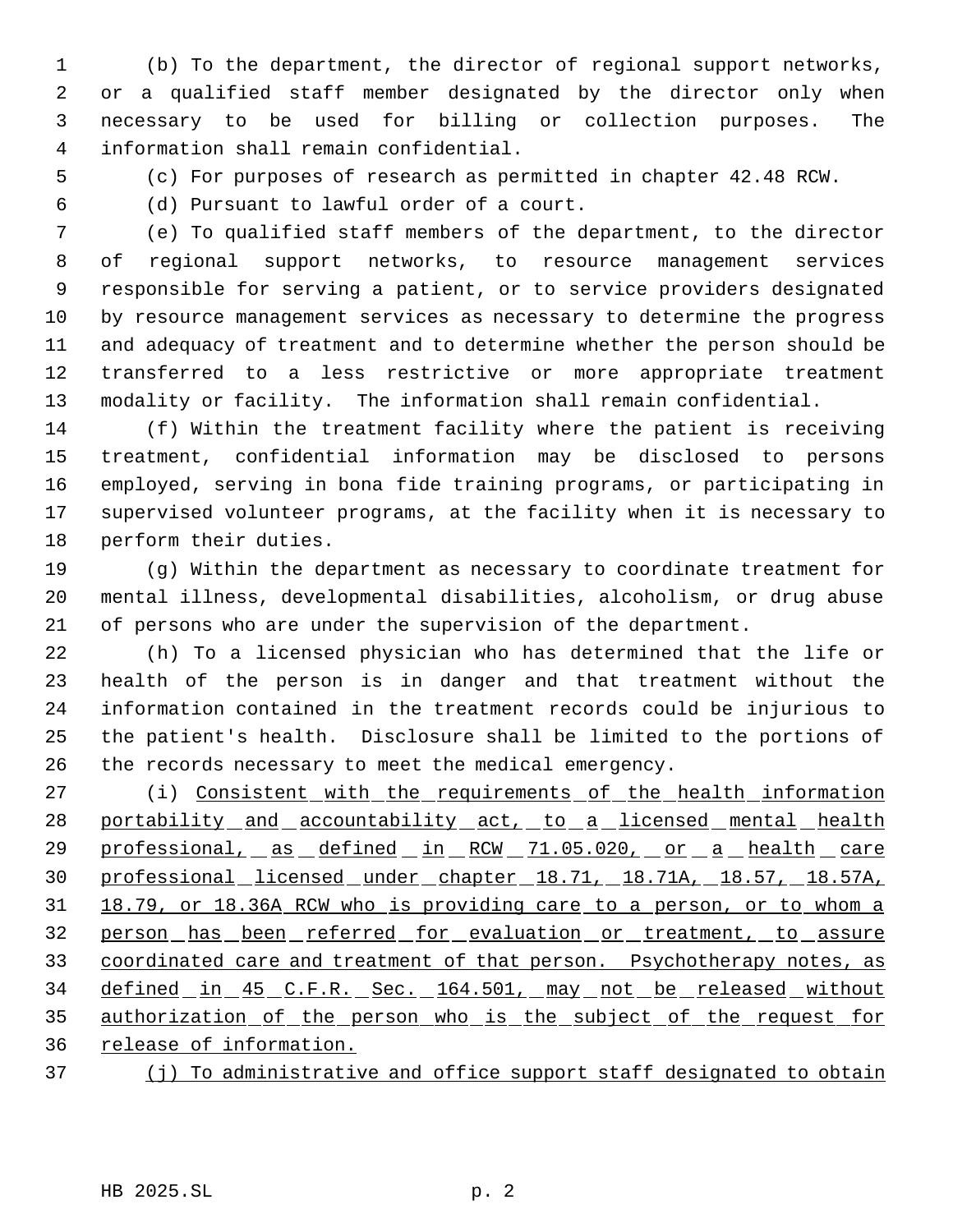medical records for those licensed professionals listed in (i) of this subsection.

 $\frac{1}{2}$  (k) To a facility that is to receive a person who is involuntarily committed under chapter 71.05 RCW, or upon transfer of the person from one treatment facility to another. The release of records under this subsection shall be limited to the treatment records required by law, a record or summary of all somatic treatments, and a discharge summary. The discharge summary may include a statement of the patient's problem, the treatment goals, the type of treatment which has been provided, and recommendation for future treatment, but may not include the patient's complete treatment record.

 $((\n\digamma)(\n\digamma)(\n\digamma)(\n\digamma)(\n\digamma)(\n\digamma)(\n\digamma)(\n\digamma)(\n\digamma)(\n\digamma)(\n\digamma)(\n\digamma)(\n\digamma)(\n\digamma)(\n\digamma)(\n\digamma)(\n\digamma)(\n\digamma)(\n\digamma)(\n\digamma)(\n\digamma)(\n\digamma)(\n\digamma)(\n\digamma)(\n\digamma)(\n\digamma)(\n\digamma)(\n\digamma)(\n\digamma)(\n\digamma)(\n\digamma)(\n\digamma)(\n\digamma)(\n\digamma)(\n\digamma)(\n\digamma)($  a correctional facility or a corrections officer who is responsible for the supervision of a person who is receiving inpatient or outpatient evaluation or treatment. Except as provided in RCW 71.05.445 and 71.34.345, release of records under this section is limited to:

 (i) An evaluation report provided pursuant to a written supervision plan.

 (ii) The discharge summary, including a record or summary of all somatic treatments, at the termination of any treatment provided as part of the supervision plan.

 (iii) When a person is returned from a treatment facility to a 23 correctional facility, the information provided under  $((\overleftrightarrow{}))(i\overleftrightarrow{)}$ of this subsection.

 (iv) Any information necessary to establish or implement changes in the person's treatment plan or the level or kind of supervision as determined by resource management services. In cases involving a person transferred back to a correctional facility, disclosure shall be made to clinical staff only.

 $((+k))$   $(m)$  To the person's counsel or guardian ad litem, without modification, at any time in order to prepare for involuntary commitment or recommitment proceedings, reexaminations, appeals, or other actions relating to detention, admission, commitment, or patient's rights under chapter 71.05 RCW.

 $((+1))$  (n) To staff members of the protection and advocacy agency or to staff members of a private, nonprofit corporation for the purpose of protecting and advocating the rights of persons with mental disorders or developmental disabilities. Resource management services